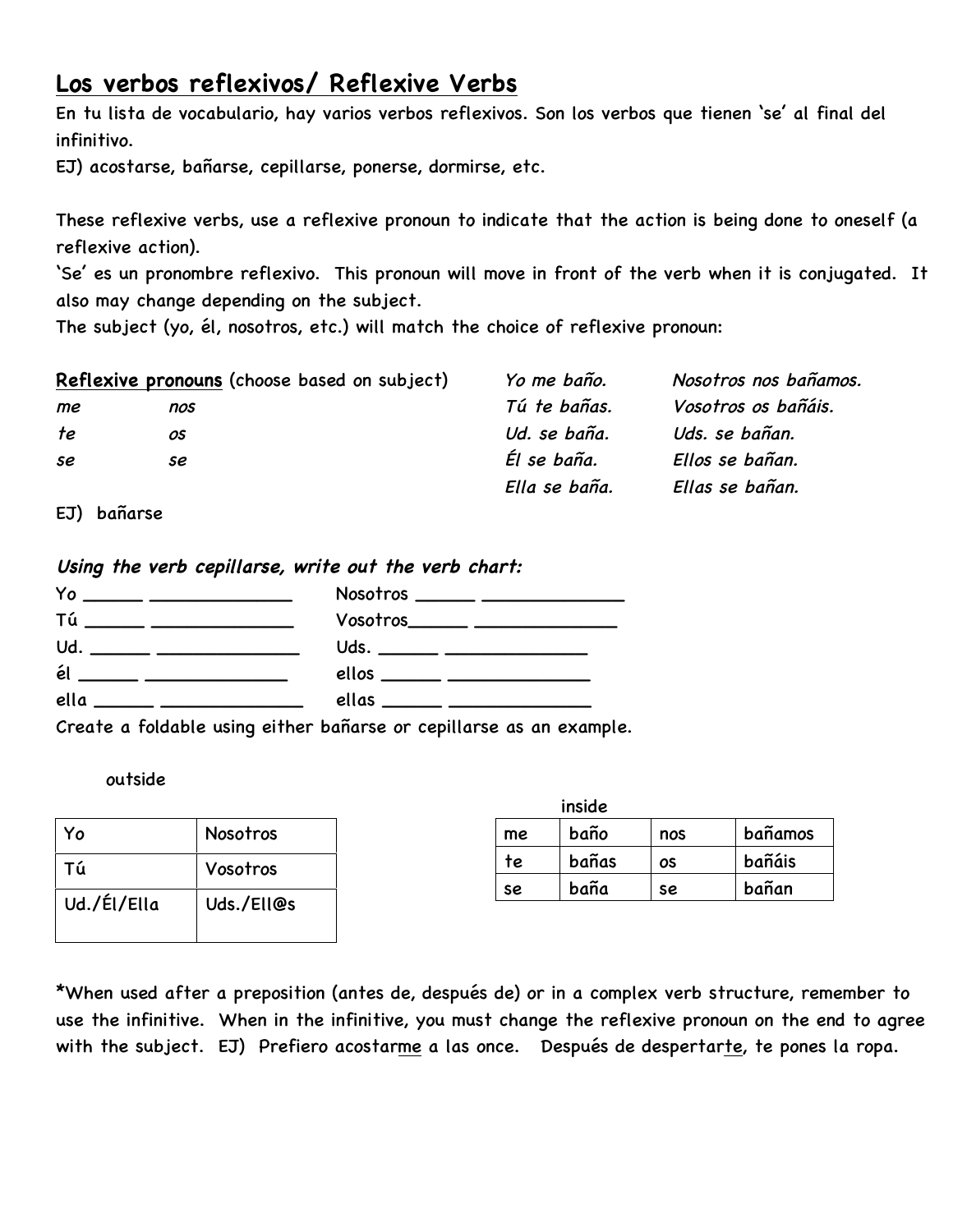## **Try these verbs now: acostarse (ue)**

### **afeitarse**

### **arreglarse**

## **despertarse (ie)**

## **dormirse (ue)**

### **entrenarse**

#### **lavarse**

#### **levantarse**

### **maquillarse**

### **peinarse**